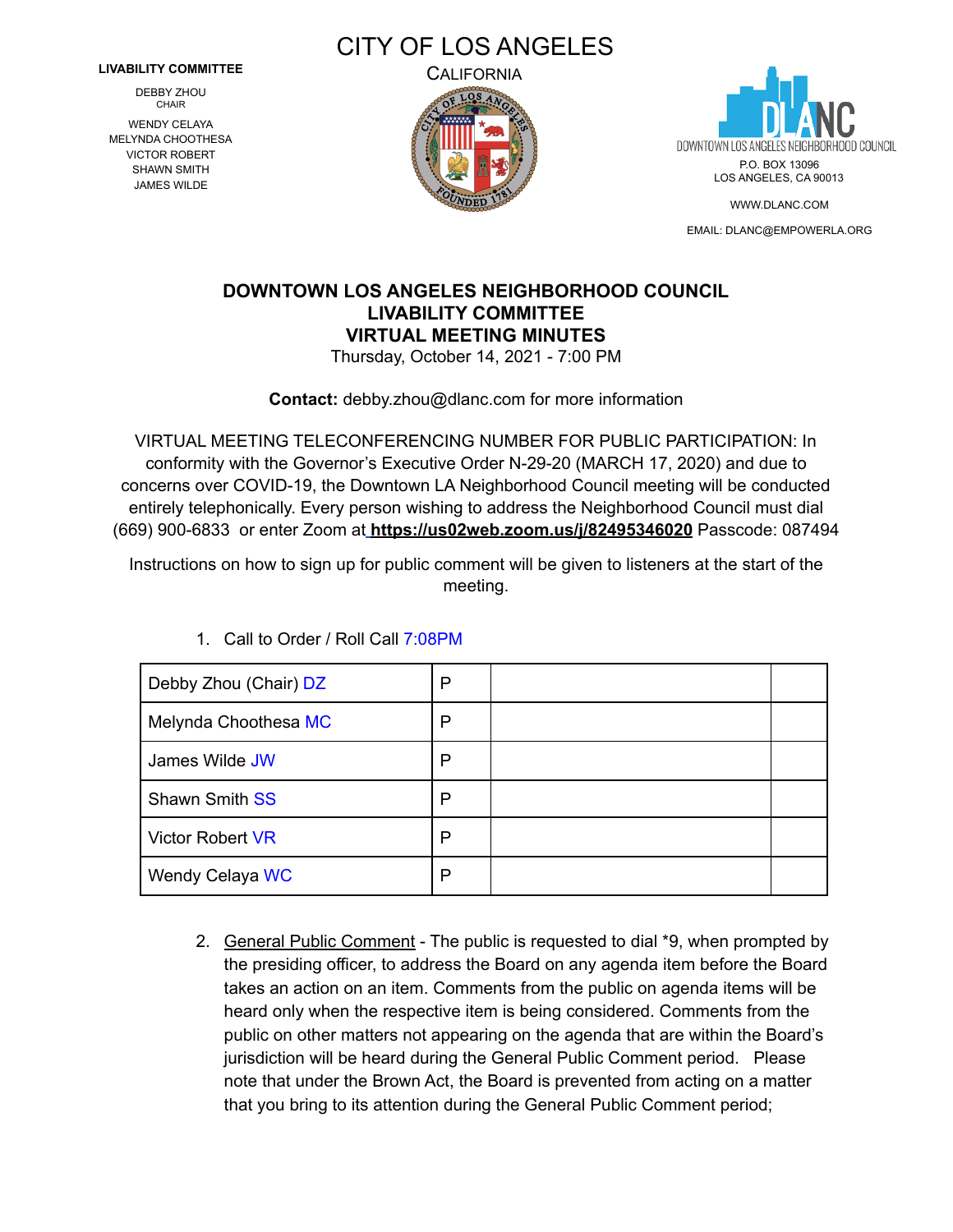however, the issue raised by a member of the public may become the subject of a future Board meeting. Public comments are limited to two minutes per speaker with a total time of ten minutes. (The chair, depending on the number of speakers and time considerations, may change these parameters.) (20 min. cap).

**None** 

3. Chair's Welcome

**None** 

4. Approval of minutes

DZ motioned to approve, seconded by JW Y(6), N(0), A(0)

### 5. Emergency Preparedness and Public Works update

LADOT MIP survey - they want feedback on current conditions, we're looking to start the dialogue early and get the word out.

People Streets update - DZ, Reeyan (RR), and Cody Nowak have a meeting with DC BID on Weds 10/27. Hopefully will kick off the working group from there.

6. Old Business - (All items for discussion and possible action) a. Spring St lighting update

SS and Claudia had a meeting with CD14 and Nate, their logistics lead. Nate thinks it's possible, and they are going to schedule a walkthrough of the area and discuss options. SS to send follow up email this weekend on it.

#### b. EV parking update

MC is still researching, wants to talk to Justin Weiss about how to connect Volta, a private company, with property building owners/developers. Volta pays out money from advertising for lots to provide reduced parking rate. Opting for the private route vs. city route. In regards to ticketing, MC to draft letter for potential meeting with field deputy. KDL just launched EV loading areas in DTLA, the first one is by the Little Tokyo library.

> c. Enhanced Infrastructure Financing District (EIFD) study for Downtown - Recommending a list of suggested projects for consideration

RR has reached out to all the BIDs for priority projects, the current list we have is from Fashion District BID. Projects need to build something, especially in collaboration with the County and Metro. The committee collaborated on adding projects to the letter document.

DZ motioned to approve the EIFD project list letter to submit to BOD, allowing for future amendments to the project list at the discretion of committee chair. MC seconded. Y(6), N(0), A(0)

## 7. New Business (All items for discussion and possible action)

a. Request to CD14 for specialized sidewalk washing

SS is point, we've asked CD14 for a specialized sidewalk brush device, to be used by Chrysalis for the Historic Core.

SS motioned to approve a letter requesting brush sidewalk cleaner/power wash nozzle from CD14. Seconded by VR.

Y(6), N(0), A(0)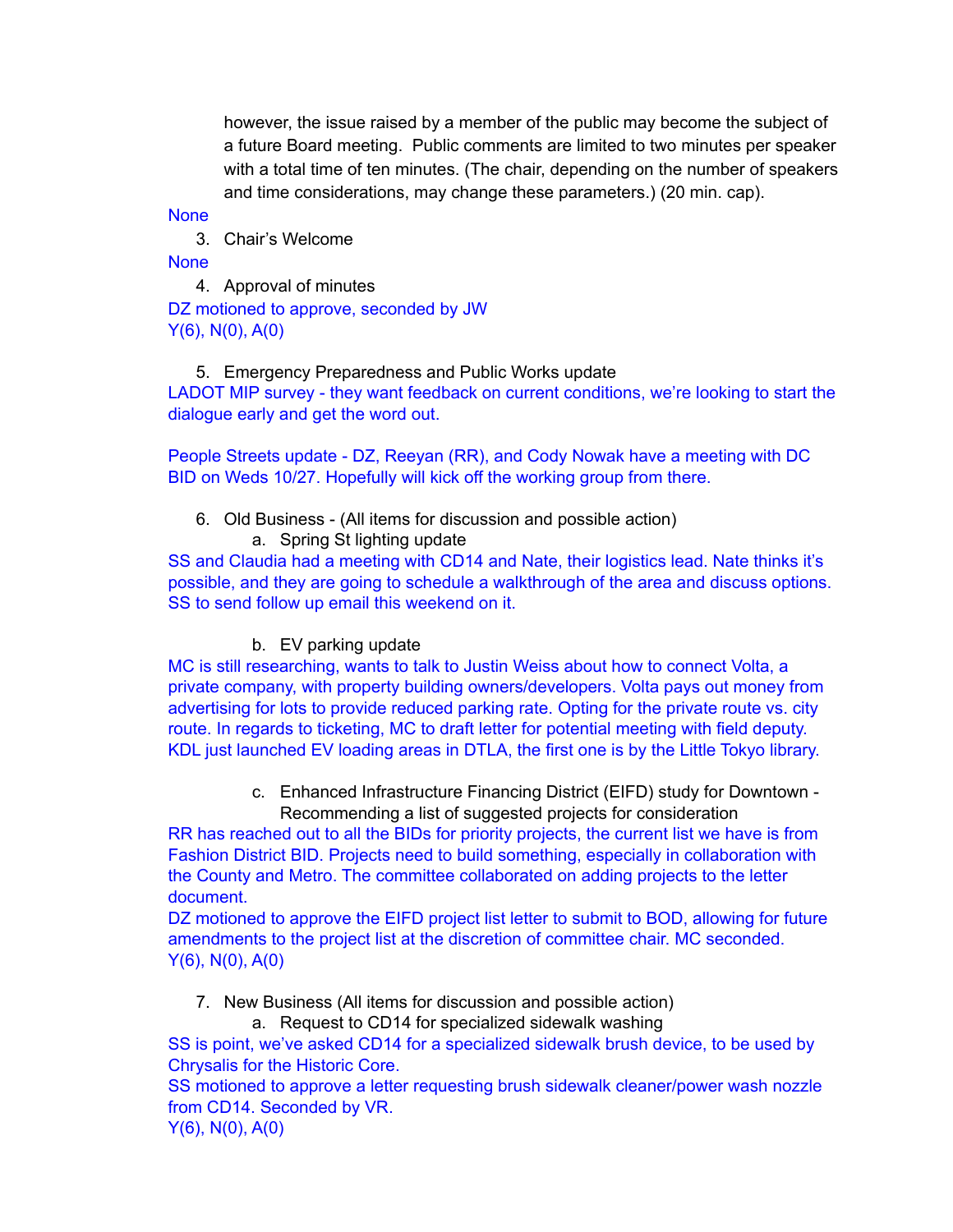b. Submission of a CIS on CF [21-0870](https://cityclerk.lacity.org/lacityclerkconnect/index.cfm?fa=ccfi.viewrecord&cfnumber=21-0870) - Illegal Street Racing / Drag Racing / Traffic Calming Measures / Vision Zero / Los Angeles Police Department Street Racing Task Force

JW motioned to submit CIS in support of CF-0870. MC seconded. Y(6), N(0), A(0)

> c. Submission of a CIS on CF [21-0975](https://cityclerk.lacity.org/lacityclerkconnect/index.cfm?fa=ccfi.viewrecord&cfnumber=21-0975) - Illegal Street Racing / Reckless Driving Exhibition / Spectator Gathering / Promotion / Facilitation

MC motioned to submit CIS in support of CF 21-0975. JW seconded. Y(6), N(0), A(0)

d. Submission of a CIS on CF [20-1074](https://cityclerk.lacity.org/lacityclerkconnect/index.cfm?fa=ccfi.viewrecord&cfnumber=20-1074) - L.A. Al Fresco Program / Restaurant Outdoor Dining Permit Process / Public Right-of-Way / ADA **Guidelines** 

The arguments against a permanent al fresco program are that the permitting process will be lengthy, complicated, and current businesses won't be grandfathered in so will have to start from the beginning and pay all of the new fees. It's still in the feasibility phase. We can take stances on future aspects in additional CIS'. DZ motioned to submit CIS in support of CF 20-1074. VR seconded.  $Y(6)$ , N(0), A(0)

> e. Submission of a CIS on CF [21-0890](https://cityclerk.lacity.org/lacityclerkconnect/index.cfm?fa=ccfi.viewrecord&cfnumber=21-0890) - Electric Vehicle Master Plan / Citywide Infrastructure / Equitable Placement / Residential, Commercial and Industrial Customer Incentives / Federal and State Funding

MC motioned to submit CIS in support of CF 21-0890. VR seconded. Y(6), N(0), A(0)

8. General Public Comment

The public is requested dial \*9, when prompted by the presiding officer, to address the Board on any agenda item before the Board takes an action on an item. Comments from the public on agenda items will be heard only when the respective item is being considered. Comments from the public on other matters not appearing on the agenda that are within the Board's jurisdiction will be heard during the General Public Comment period. Please note that under the Brown Act, the Board is prevented from acting on a matter that you bring to its attention during the General Public Comment period; however, the issue raised by a member of the public may become the subject of a future Board meeting. Public comments are limited to two minutes per speaker with a total time of ten minutes. (The chair, depending on number of speakers and time considerations, may change these parameters.) (20 min. cap)

**None** 

9. Committee member announcements Want to do a joint committee - Outreach + Livability - for a 311 info campaign Possibly for Dash too Possibly have alternative meeting date for November -- Mondays work best for most.